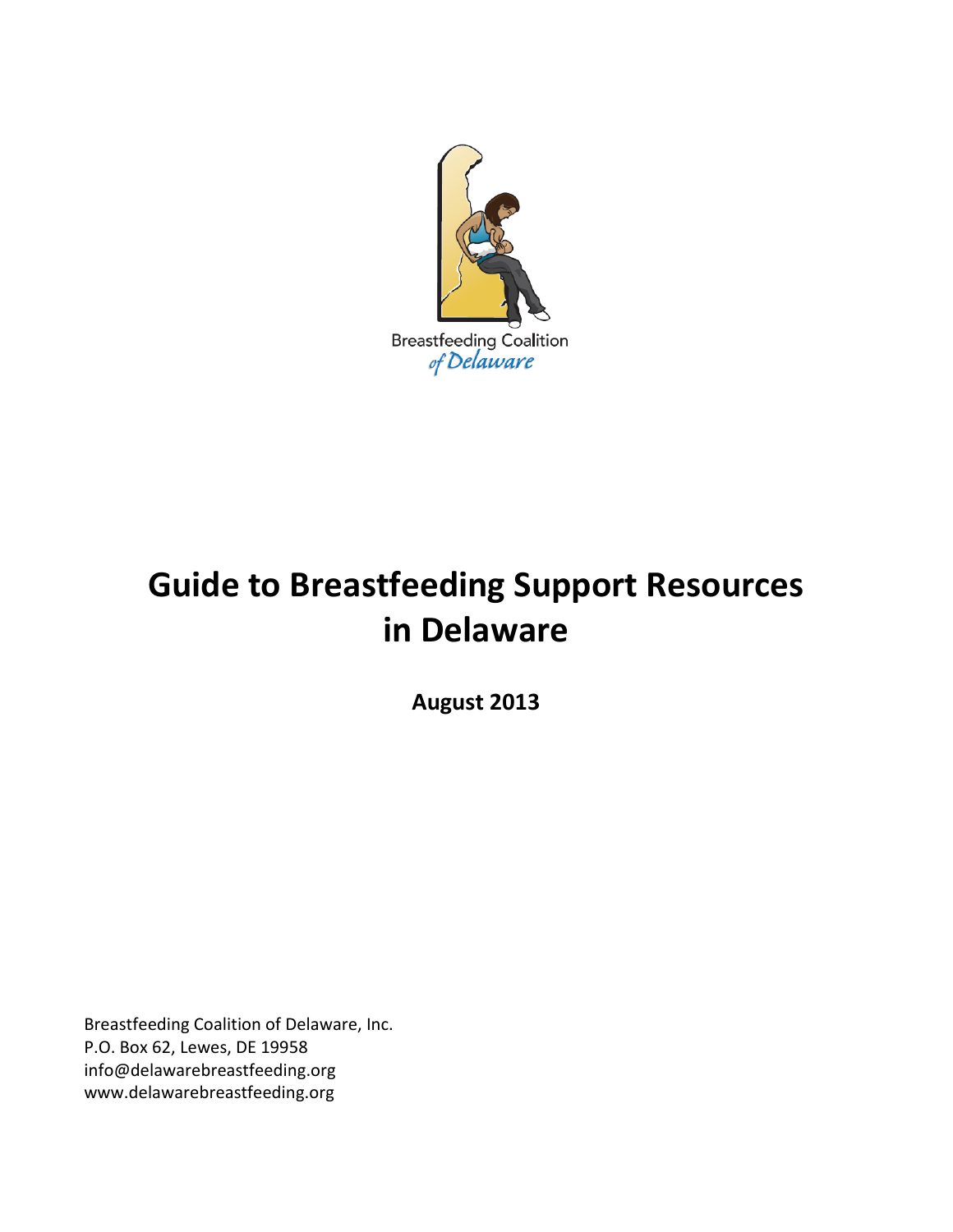# **Hospitals & Birth Centers**

## **Bayhealth - Kent General Hospital**

640 South State Street, Dover, Delaware (302) 674-4700 [http://www.bayhealth.org](http://www.bayhealth.org/) Center for Women and Infants: (302) 744-7226 Delivery Hospital: Yes Lactation Consultant: (302) 744-7233 Lactation Pump Rental: \$20/week; \$60/month (Gift Shop) Lactation Pump Sale: Yes (Gift Shop) Outpatient Services: Free Breastfeeding warm line: (302) 744-7233 Breastfeeding classes: Free; register online at [www.bayhealth.org](http://www.bayhealth.org/) "Events/Classes" tab Support Group:  $1^{st}$  &  $3^{rd}$  Tuesday of every month at 10:00 am

## **Bayhealth - Milford Memorial Hospital**

21 West Clarke Avenue, Milford, Delaware (302) 422-3311 [http://www.bayhealth.org](http://www.bayhealth.org/) Center for Women and Infants: (302) 430-5739 Delivery Hospital: Yes Lactation Consultant: (302) 744-6812 Lactation Pump Rental: No Lactation Pump Sale: No Consulting Services: Free, call (302) 744-6812 Breastfeeding warm line: (302) 744-7233 Breastfeeding classes: Free; register online at [www.bayhealth.org](http://www.bayhealth.org/) "Events/Classes" tab Support Group: 2<sup>nd</sup> Tuesday of every month at 10:00 am, located in Rehab Conference Room

#### **Beebe Medical Center\*\***

424 Savannah Rd, Lewes, DE (302) 645-3300 [http://www.beebemed.org](http://www.beebemed.org/) Delivery Hospital: Yes Lactation Consultant: (302) 645-3577 Lactation Pump Rental: Medela Symphony \$50/month Lactation Pump Sale: Yes (Medela products) Outpatient Services: By appointment, free for Beebe maternity patients; \$25 for nonpatients Breastfeeding warm line: (302) 645-3577 Breastfeeding classes: Yes, prenatal classes  $1<sup>st</sup>$ Wednesday of every month 5pm-6pm

## **The Birth Center**

1508 W. 7<sup>th</sup> Street, Wilmington, DE 19805 (302) 658-2229 [http://www.thebirthcenter.com](http://www.thebirthcenter.com/) Birth Center: Yes Lactation Consultant: Katie Madden, RN, BSN, IBCLC - (302) 658-8321 Email: breastfeeding@thebirthcenter.com Lactation Pump Rental: Medela Symphony Hospital Grade Double Electric Breast pump \$55/month; \$50 for attachment kit (DE Medicaid can apply to get a Double Electric Breast pump) Outpatient Services: Yes, Insurance accepted Breastfeeding warm line: (302) 658-8321 Breastfeeding classes: \$20, select Tuesdays from 5-7, register online

[http://www.thebirthcenter.com](http://www.thebirthcenter.com/)

Support group: Free, Fridays 1pm – 3pm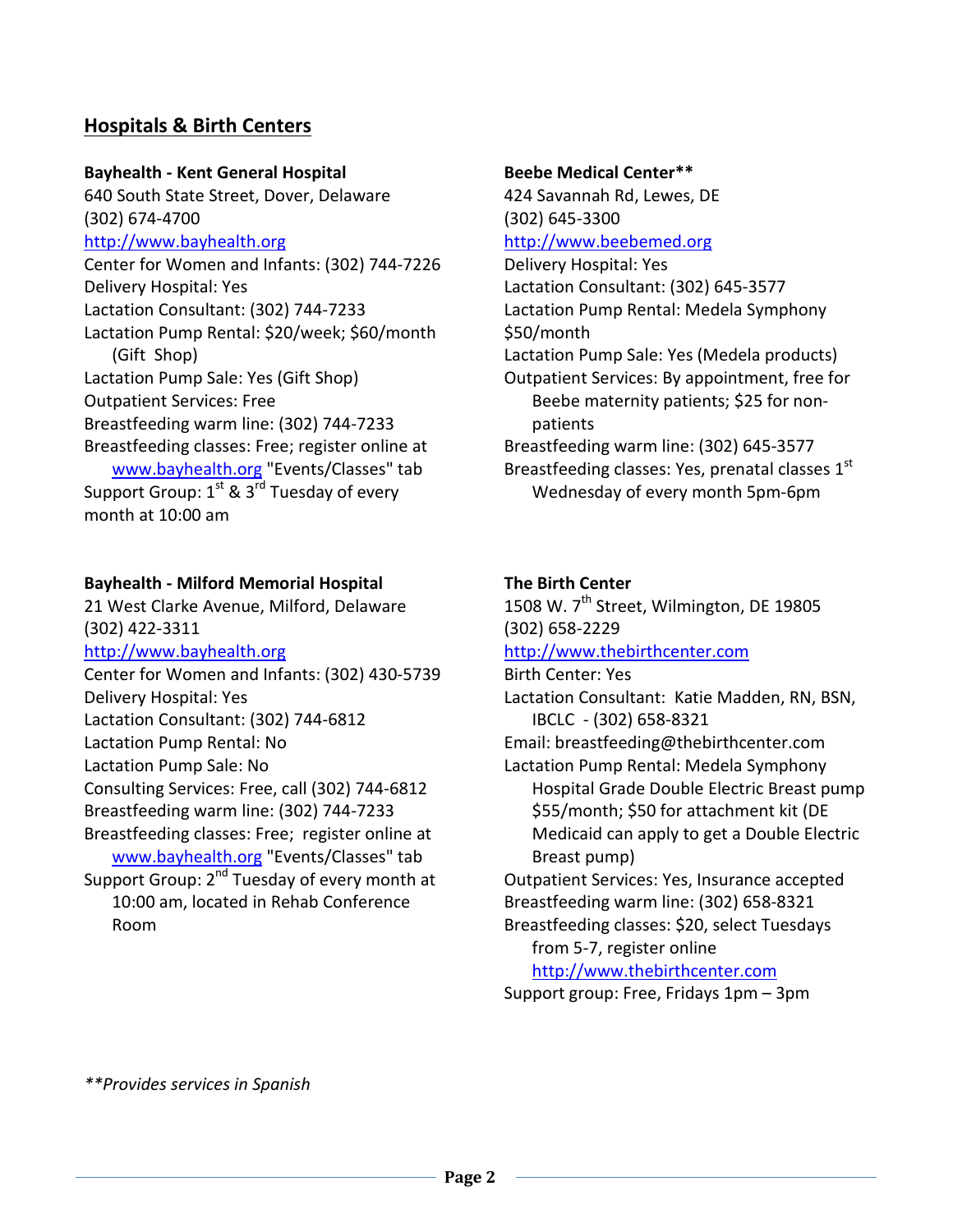#### **Christiana Care Health System\*\***

Christiana Care Maternity 4755 Ogletown-Stanton Road, Newark, DE 19718 (302) 733-2408

<http://www.christianacare.org/> Lactation Consultant: (302) 733-3360 Lactation Pump Rental: Ameda Elite \$30/week; \$60/month; \$40 deposit; \$50 pump kit Lactation Pump Sale – Yes Outpatient Services – Tues, Thurs, \$90/hour Individual, on site Breastfeeding classes: \$30, call (302) 733-2472 to register. For more info, visit: [www.christianacare.org/BreastfeedingSupport](http://www.christianacare.org/BreastfeedingSupport) Support Group: Free, Mondays 2-3 pm Breastfeeding Warm Line: (302) 733-3360; M-F, 8:30am-4:00pm WIC Breastfeeding Peer Counselor Hotline: (302) 733-4151 Christiana Care Breastfeeding Support Website: [www.christianacare.org/BreastfeedingSupport](http://www.christianacare.org/BreastfeedingSupport)

# **Nemours/Alfred I. duPont Hospital for Children\*\***

1600 Rockland Road Wilmington, DE 19803 (302) 651-4000 [http://www.nemours.org](http://www.nemours.org/)

Delivery Hospital: No Lactation Consultant: (302) 685-9119 Lactation Pump Rental: No Lactation Pump Sale: Yes Outpatient Services: Free for Nemours patients Breastfeeding Classes: No

#### **Nanticoke Memorial Hospital**

801 Middleford Road, Seaford, DE 19973 (302) 629-6611 [http://www.nanticoke.org](http://www.nanticoke.org/) Lactation Consultant: (302) 629-6611 x2234 Lactation Pump Rental: No Lactation Pump Sale: No Outpatient Services, Free, call for appointment Breastfeeding classes: Call (302) 629-6611 x2540

Mother and Baby Center: (302) 629-6611 x2540 Delivery Hospital: Yes

## **St. Francis Hospital**

701 North Clayton Street, Wilmington, DE 19805 (302) 421-4100

#### [http://www.stfrancishealthcare.org](http://www.stfrancishealthcare.org/)

Obstetrics/Gynecology: (302) 421-4775 Delivery Hospital: Yes Lactation Consultant: Yes Lactation Pump Rental: No Lactation Pump Sale: No Breastfeeding Classes \$15; Mondays 7-9 pm

Call (302) 421-4848 for more info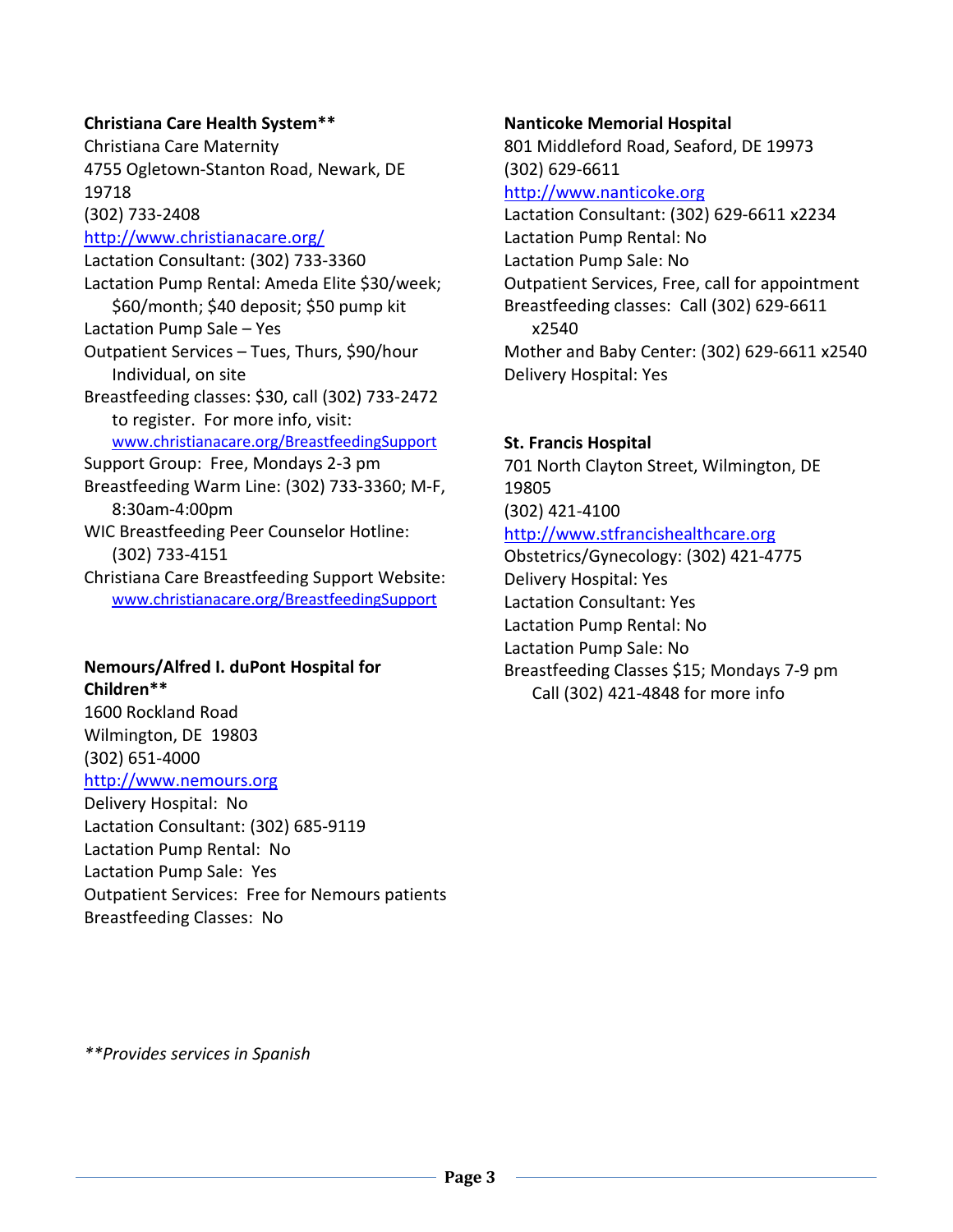# **Baby-Friendly Hospital Initiative**

The Baby-Friendly Hospital Initiative is a global program that recognizes hospitals and birthing centers that offer an optimal level of care for infant feeding. The Baby-Friendly Hospital Initiative assists hospitals in giving mothers the information, confidence, and skills needed to successfully initiate and continue breastfeeding their babies or to feed formula safely, and gives special recognition to hospitals that have done so. For more information, visit [http://www.babyfriendlyusa.org/eng/index.html.](http://www.babyfriendlyusa.org/eng/index.html)

## **Hospitals working on Baby-Friendly designation include:**

Beebe Medical Center **Kent General Hospital** Christiana Care Health System Milford Memorial Hospital St. Francis Healthcare



# **Community Resources**

## **Delaware Division of Public Health—Smart Start\*\***

This program provides in-home prenatal services to Medicaid eligible expectant women as well as services in Spanish. For more information, visit [http://dhss.delaware.gov/dph/chs/chssmartstart.html.](http://dhss.delaware.gov/dph/chs/chssmartstart.html)

Macy Helminiak, RN, BSN, IBCLC (302) 424-7130 Milford State Service Center 253 N.E. Front Street Milford, DE 19963

Carol Saint, BSN, IBCLC (302) 857-5197 James Williams State Service Center 805 River Road Dover, DE 19901

P.D. Gordon (302) 283-7168 Chopin Building 258 Chapman Rd. Newark, DE 19702

## **Delaware WIC Program\*\***

This program provides lactation support and encouragement to all WIC eligible prenatal and breastfeeding mothers. The services are provided at all 11 WIC clinics in Delaware. WIC employs 2 fulltime and 5 part-time employees dedicated to breastfeeding promotion and support. This program also provides services in Spanish. For more information, visit:

<http://dhss.delaware.gov/dph/chca/dphwichominf01.html>

Ida Lewis, IBCLC Breastfeeding Coordinator-Kent & Sussex **Counties** (800) 222-2189

Desiree Garcia, IBCLC Breastfeeding Coordinator- New Castle County (800) 222-2189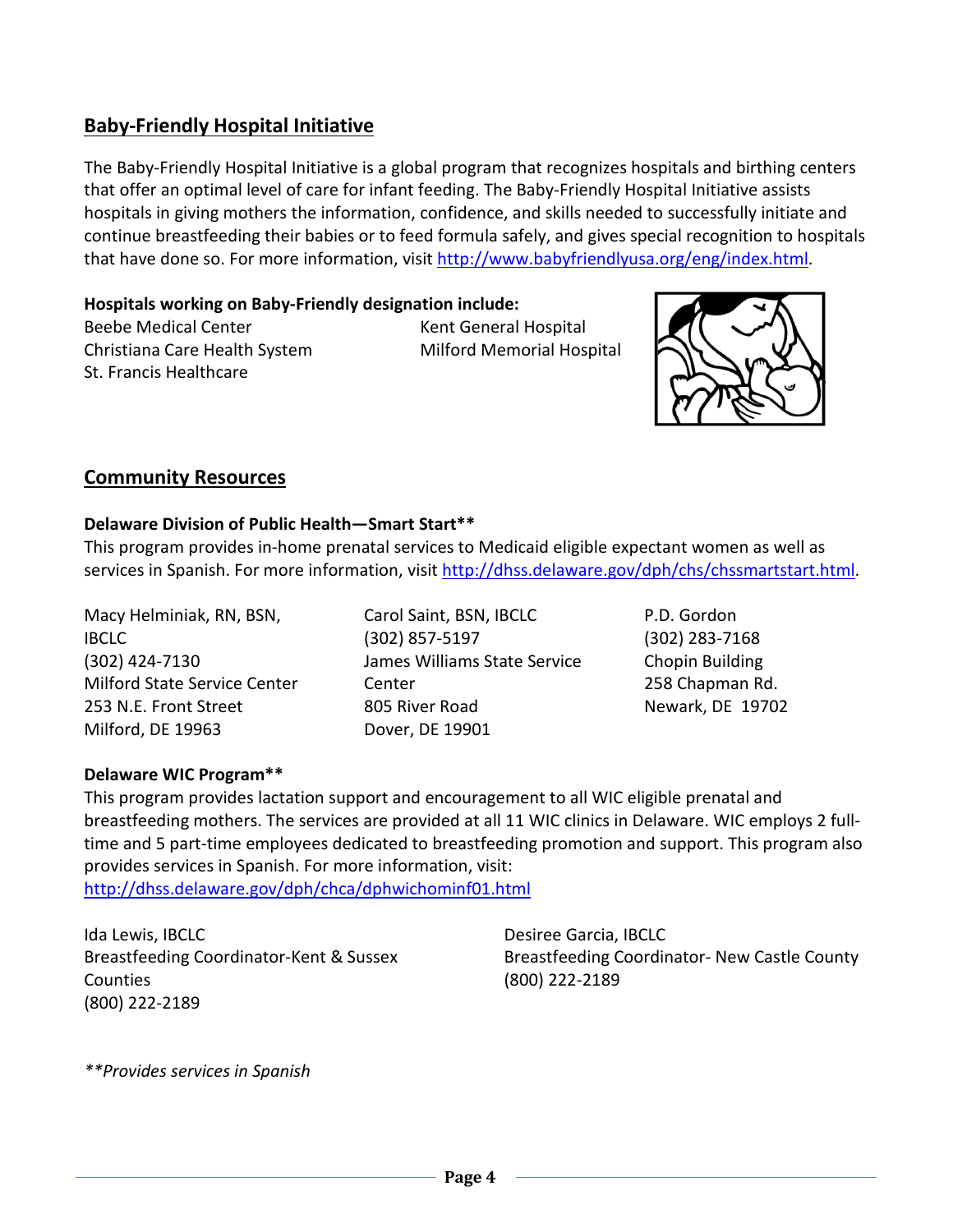## **Delaware WIC Breastfeeding Peer Counselor Community Partners**

The WIC Program also contracts with two hospitals and two community groups to provide peer counselor support for all WIC eligible women. Their contact information is as follows:

Bayhealth [http://www.bayhealth.org](http://www.bayhealth.org/) Kent General Hospital 640 South State Street Dover, Delaware 19901 (302) 744-7233

Christiana Care Health System [http://www.christianacare.org/Breastfe](http://www.christianacare.org/BreastfeedingSupport) [edingSupport](http://www.christianacare.org/BreastfeedingSupport) WIC Breastfeeding Peer Counselor Hotline: (302) 733-4151

Westside Family Healthcare\*\* [http://www.westsidehealth.org](http://www.westsidehealth.org/) 1802 W. Fourth Street Wilmington, DE 19805 (302) 655-5822 and 27 Marrows Road Newark, DE 19713 (302) 455-0900

Latin American Community Center\*\* [http://www.thelatincenter.org](http://www.thelatincenter.org/) 403 North Van Buren Street Wilmington, DE 19805 (302) 655-7338

## **La Red Health Center\*\***

This community health center provides breastfeeding classes and information for patients. 505 W Market Street Georgetown, DE 19947 (302) 855-1233 [www.laredhealthcenter.org](http://www.laredhealthcenter.org/)

#### **La Leche League**

Has provided mother to mother breastfeeding support for over 55 years! For information on meeting locations, days and times, check out our calendar and contact information at [http://www.lllofmd.de.dc.org.](http://www.lllofmd.de.dc.org/) LLL is a 501c-3 national non-profit organization. Our LLL Leaders are accredited volunteers. We welcome your phone calls and questions. A yearly membership of \$40 is requested but not required to attend meetings. Find local groups on Facebook; contact a leader for information.

LLL of the Mid-Shore Melanie: (410) 490-1553; Leader for Northern QA & Kent, MD; New Castle, DE [melanietarr@verizon.net](mailto:melanietarr@verizon.net)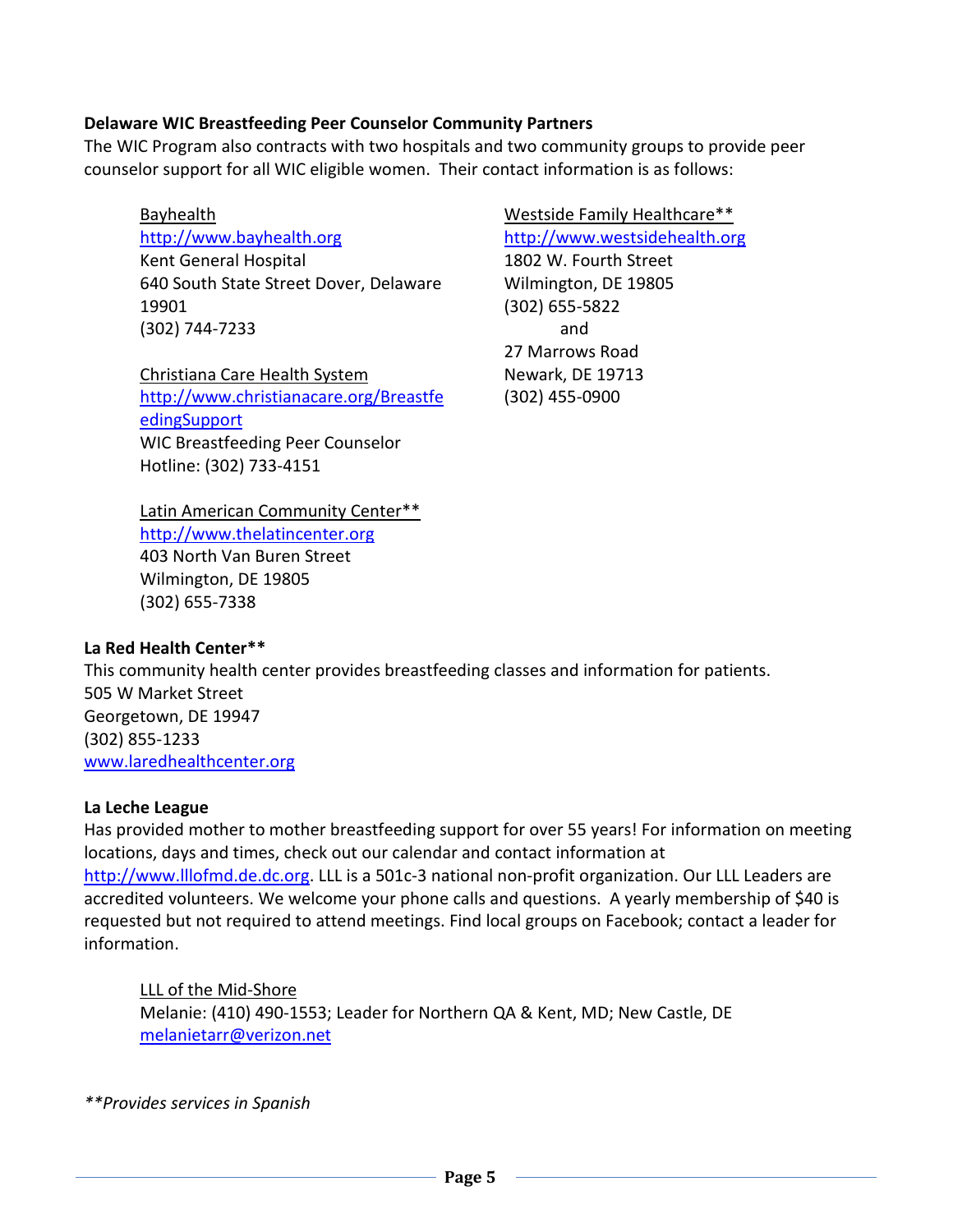LLL of Salisbury & Lewes

Michelle: (302) 542-0508; Leader for Wicomico and Worchester, MD; Sussex, DE [michelle.mcintire@state.de.us](mailto:michelle.mcintire@state.de.us)

LLL of Central Delaware Heather: (302) 242-7668; Leader for Central Kent County, DE [myeclecticlife@gmail.com](mailto:myeclecticlife@gmail.com)

LLL of Northern Delmarva **–** New Castle County Melanie: (410) 490-1553 Shannon C: (302) 239-5209 Shannon B: (256) 975-3932

## **Nursing Mothers, Inc.**

This volunteer organization provides mother-to-mother support, breastfeeding classes, counseling, and counselor training.

Jen Lopez, Breastfeeding Counselor Counsels new moms on breastfeeding. Trains counselors via phone or email. PO Box 5462, Wilmington, DE 19808 Breastfeeding Warm Line: 1-866-733-4NMI (4664) Website: [http://www.nursingmoms.org](http://www.nursingmoms.org/) Email: [info@nursingmoms.org](mailto:info@nursingmoms.org)

## **Private Practice Lactation Consultants**

## **Brandywine Pediatrics**

Karin DiSanto, IBCLC & Angela Leonard, IBCLC Concord Plaza, 3521 Silverside Road, Suite 1-F Quillen Bldg., Wilmington, DE 19810-4900 (302) 478-8854 Specialties: Basic breastfeeding technique and management. Serve primarily patients of Brandywine Pediatrics. Available to patients from other practices on a limited basis. Rent and sell Medela and Ameda breast pumps and Medela scales. Nursing bras and breastfeeding equipment for sale

#### **Carri L. Davis, IBCLC** Lewes, DE

(302) 745-4225

## **Angela Leonard, IBCLC**

(610) 299-8290 Specialties: Basic breastfeeding technique and management; multiples, postpartum doula Home visits – Serving northern Delaware